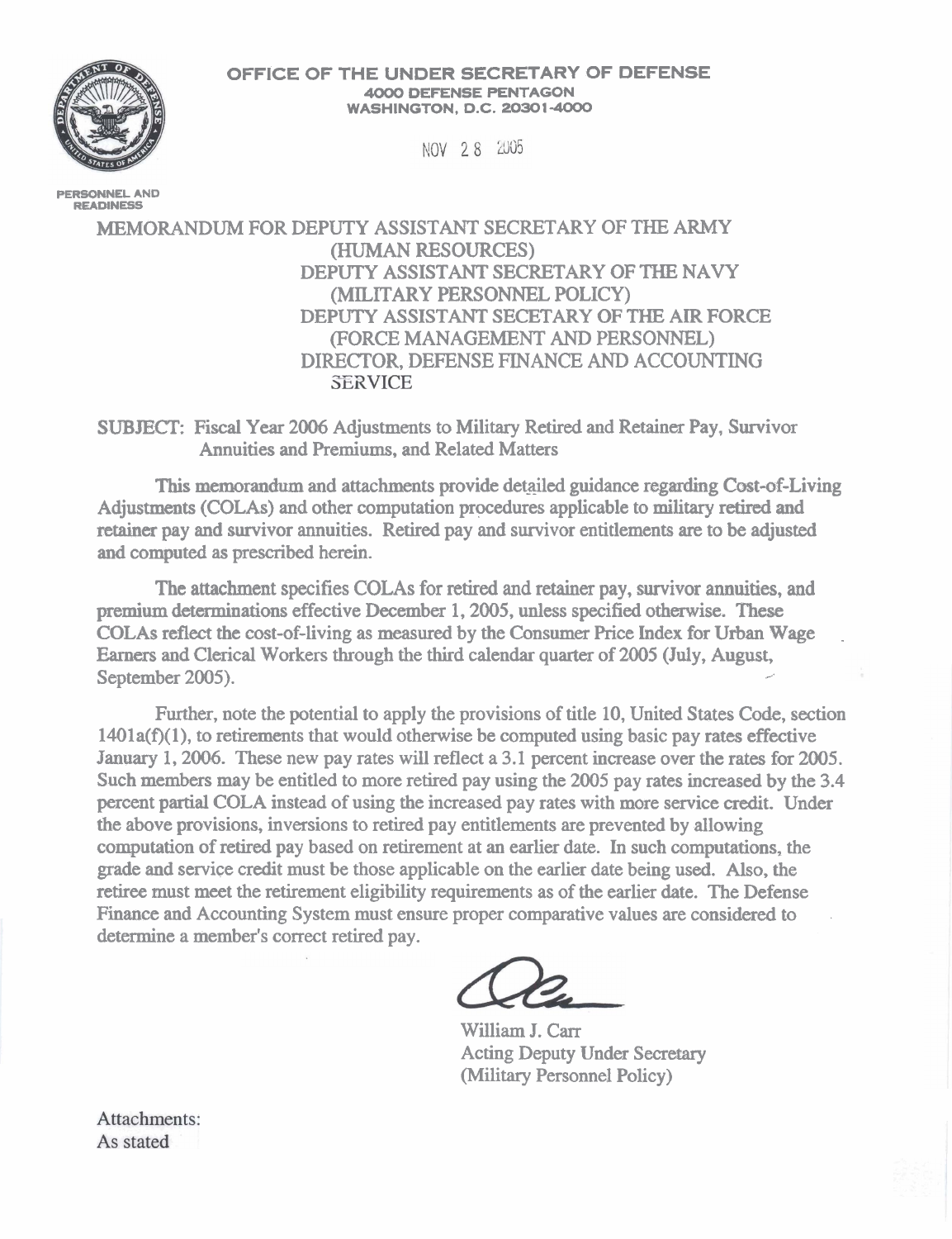cc:

Deputy Chief of Staff for Personnel, U.S. Army Deputy Chief of Naval Operations (Manpower and Personnel), U. S. Navy Deputy Chief of Staff for Personnel, U.S. Air Force Deputy Chief of Staff Manpower and Reserve Affairs, U.S. Marine Corps Assistant Commandant for Human Resources, U.S. Coast Guard Director, Division of Commissioned Personnel, U.S. Public Health Service Director, National Oceanic and Atmospheric Administration Corps Operations-NC DoD Chief Actuary Deputy General Counsel (Fiscal)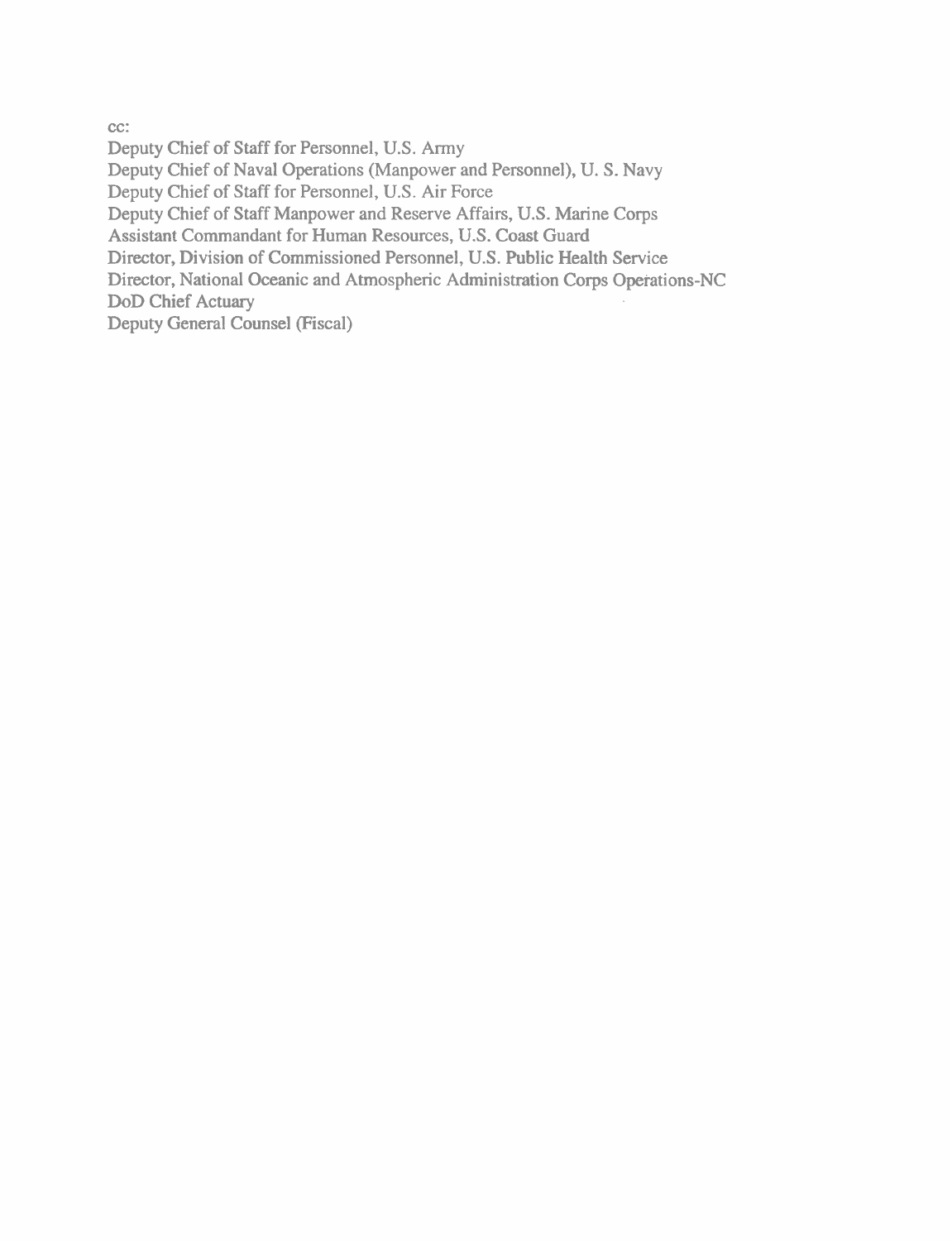#### **ADJUSTMENTS IN RETIREDIRETAINER PAY, SURVIVOR ANNUITIES AND PREMIUMS AND RELATED FACTORS**

The following Cost-of-Living Adjustments (COLAs) are effective December 1, 2005, based on the increase in the Consumer Price Index for Urban Wage Earners and Clerical Workers (CPI-W) through September 2005. The term "retired pay" includes retainer pay and the term "members" includes former members.

### **COLAs for Retired Pay**

1. The retired pay COLA for those who first became a member of a Uniformed Service before September 8, 1980, is specified according to the effective date of the active duty basic pay rate used to compute their retired pay as follows:

| Retired Pay Based on          |                         |                     |
|-------------------------------|-------------------------|---------------------|
| <b>Rates of Pay Effective</b> | <b>Percent Increase</b> | 10 U.S.C. Authority |
| Before January 1, 2005        | 4.1 percent             | 1401a(b)(2)         |
| <b>January 1, 2005</b>        | 3.4 percent             | 1401a(c)            |

2. The retired pay COLA for those who first became a member of a Uniformed Service on or after September 8, 1980, is specified according to the effective date of their retirement as follows:

| Retirement Effective:         | <b>Percent Increase</b> | 10 U.S.C. Authority |
|-------------------------------|-------------------------|---------------------|
| Before January 1, 2005        | 4.1 percent             | 1401a(b)(2)         |
| January 1 - March 31, 2005    | 3.4 percent             | 1401a(d)            |
| April 1 - June 30, 2005       | 2.8 percent             | 1401a(d)            |
| July 1 - September 30, 2005   | 1.4 percent             | 1401a(d)            |
| October 1 - December 31, 2005 | 0.0 percent             | 1401a(d)            |

3. The retired pay COLA for those who first became a member of a Uniformed Service on or after August 1, 1986, who elected to receive a bonus under the provisions of section 322 of title 37 United States Code is specified according to the date of their retirement as follows:

| Retirement Effective          | <b>Percent Increase</b> | 10 U.S.C. Authority |
|-------------------------------|-------------------------|---------------------|
| Before January 1, 2005        | $3.1$ percent           | 1401a(e)            |
| January 1 - March 31, 2005    | 2.6 percent             | 1401a(e)            |
| April 1 - June 30, 2005       | 2.3 percent             | 1401a(e)            |
| July 1 - September 30, 2005   | 1.1 percent             | 1401a(e)            |
| October 1 - December 31, 2005 | 0.0 percent             | 1401a(e)            |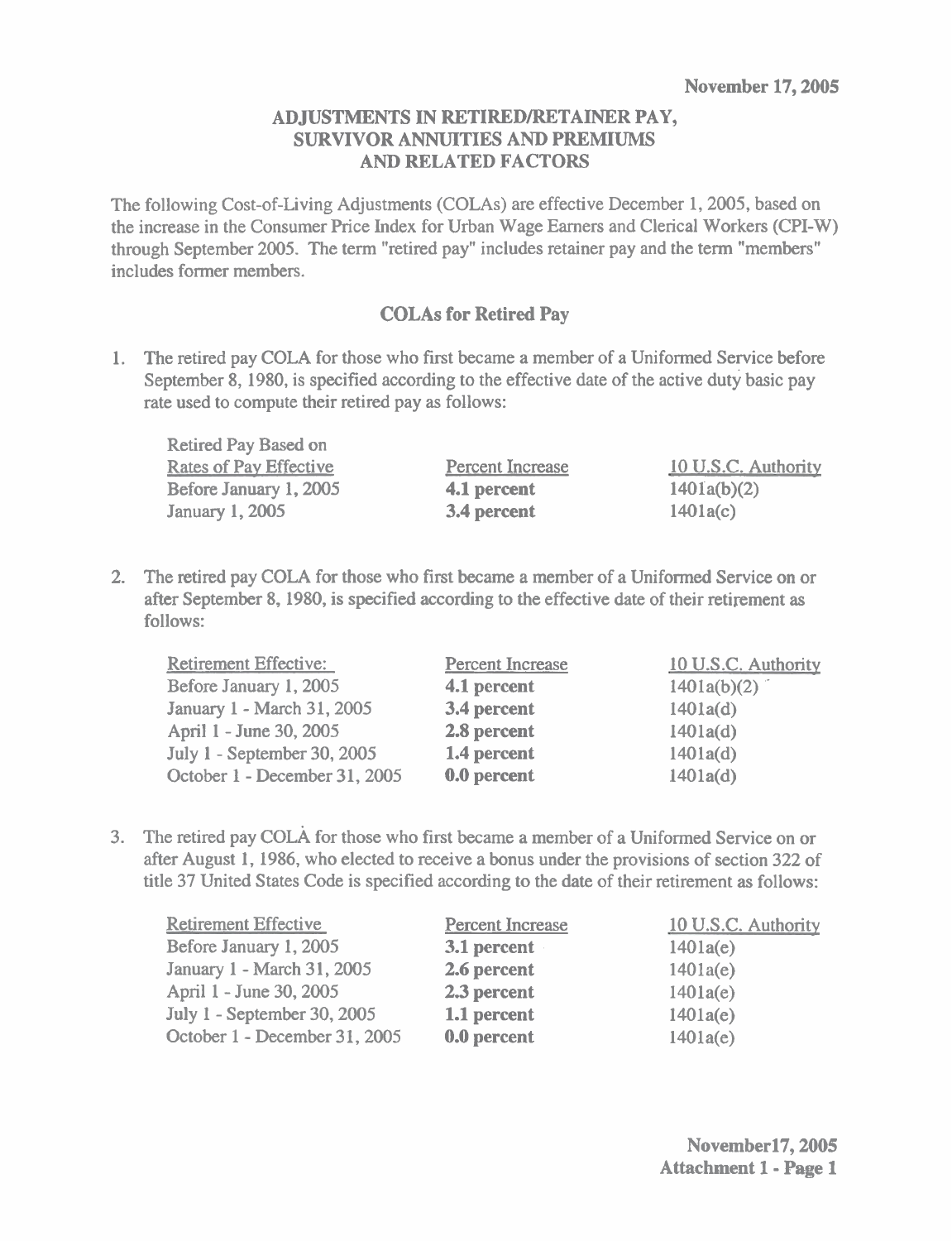## **COLAs for Survivor Annuities**

- 4. Retired Serviceman's Family Protection Plan annuities payable on November 30,2005, under the provisions of subchapter I of chapter 73, title 10, United States Code, to the spouse or child of a member who died on or before March 20,1974: 4.1 **percent** (ref: 10 U.S.C. 1434 (e)).
- Annuities under the Survivor Benefit Plan (SBP) and Reserve Component Survivor Benefit Plan (RCSBP) under the provisions of subchapter **Il** of chapter 73, title 10, United States Code; Supplemental SBP annuities under the provisions of subchapter **III** of chapter 73, title 10, United States Code; and benefits payable under the provisions of section 5 of Public Law 96-402, will be increased by the same percentage specified in paragraphs 1,2, or 3 above by which the retired pay of the person providing the annuity would have been increased at such time if the person were alive and otherwise entitled to such pay. (ref: 10 U.S.C. 1451 **(g)** and 10 **U.S.C.** 1457(d)(l)).
- COLAs for supplemental annuities paid to certain low income widows of members who were deceased before November 1,1953: **4.1 percent** (ref: section 653 (c), Public **Law** 100-456).
- Annuities for Certain Military Surviving Spouses (ACMSS) payable monthly under the provisions of section 644, Public Law 105-85, November 18,1997, are increased 4.1 **percent** from \$197.51 to \$205.61 effective December 1, 2005. (ref: P.L. 105-85, sec 644).

### **Increase in the SBP Low-Cost Premium Threshold**

- 8. Previous amounts with respect to which the 2.5 percent factor of the SBP premium (cost) formula apply are adjusted effective December 1,2005, in conjunction with the adjustments in retired pay made under the provisions of section 1401a of title 10, United States Code (ref: 10 U.S.C. 1452(a)(4)(B)). A table of such amounts is included as attachment 1-1.
- 9. The amount with respect to which the 2.5 percent factor of the SBP premium (cost) is applied for participation upon retirement will be increased 3.1% **effective January 1,2006,**  from \$616 to **\$635** (premium for this coverage would be \$15.87 and the breakeven base amount would be \$1360.71) (ref: 10 U.S.C. 1452(a)(4)(A) and the scheduled increase in rates of basic pay of 3.1% effective January 1, 2006 under 37 U.S.C 1009).

# **Adjustment of Death Gratuity**

10. The amount of the death gratuity provided under section 1478(a) of title 10, United States Code, is increased, effective January 1,2006, from \$12,420 to **\$12,805.** The \$100,000 death gratuity amount provided under 10 U.S.C. 1478(c) is not adjusted. (10 U.S.C. 1478(a),(c), and (d) and 37 U.S.C. 1009)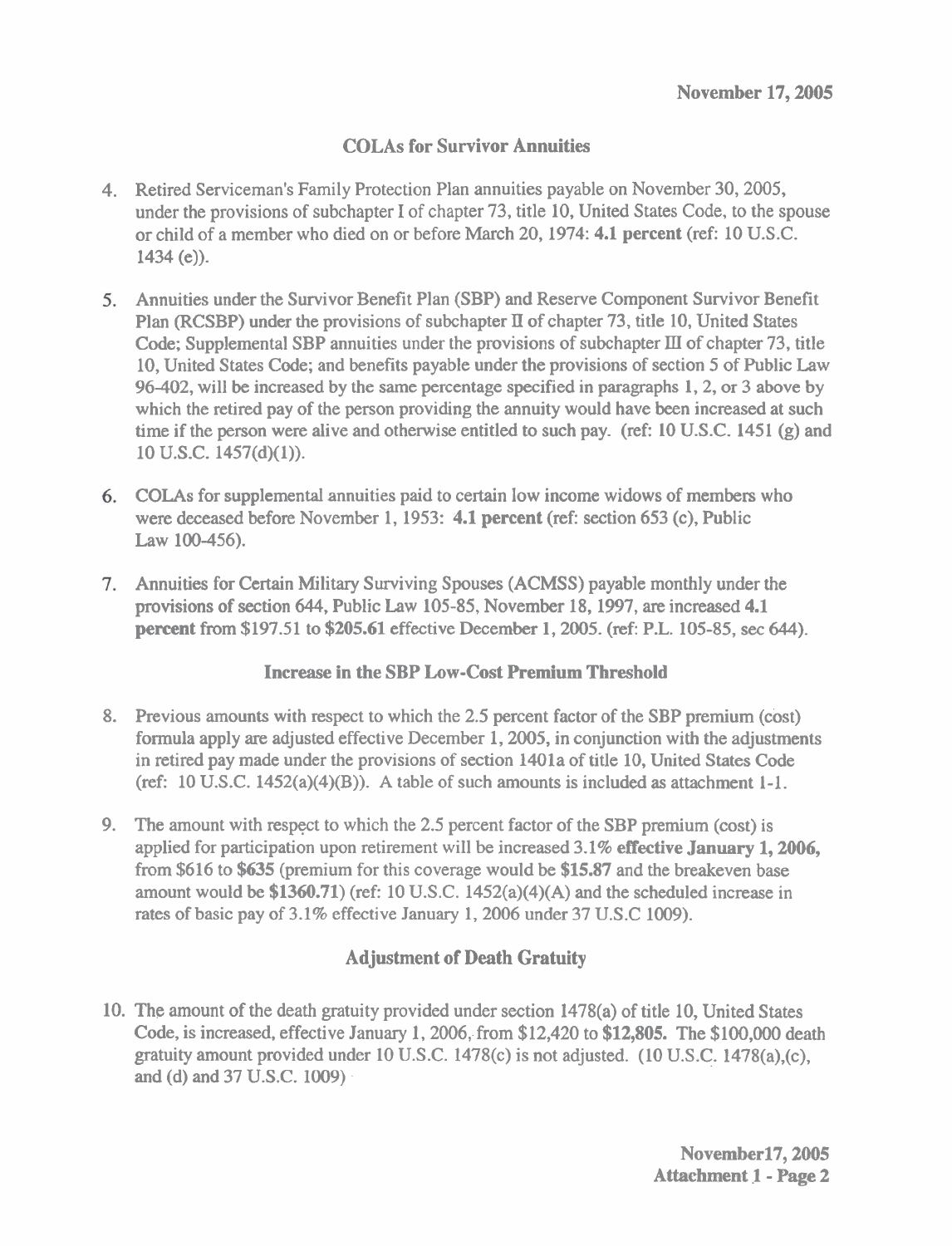#### **Adjustments in Social Security Factors**

11. The so-called social security offset (reduction) in SBP and RC-SBP annuities under the provisions of section 145l(e)(4) of title 10 U.S.C. is based upon figures published by the Social Security Administration (SSA). This year's changes **are** published in the Federal Register, October 25,2005 (Volume 70, Number 205, pages 61677-61683). The following changes affect the annuity computations of the SBPIRC-SBP social security offset for those individuals with an eligibility year of 2006 and later:

a. Average of total wages for 2004 is \$35,648.55.

b. The maximum taxable wages pertaining to Old Age Survivor and Disability Insurance (OASDI) benefits is increased from \$90,000 in 2005 to \$94,200 in 2006. There is no maximum taxable wage base for the Hospital Insurance (HI) portion (1.45 percent) of social security taxes. Earnings in 2006 above \$94,200 will not be used to determine survivor benefits.

c. The Primary Insurance Amount (PIA) for benefit eligibility in 2006 is computed on the basis of the Average Indexed Monthly Earnings (AIME) as follows:

90 percent of the first \$656 of the AIME, plus

32 percent of the AIME over \$656 and through \$3,955 plus

15 percent of the **AlME** over \$3,955.